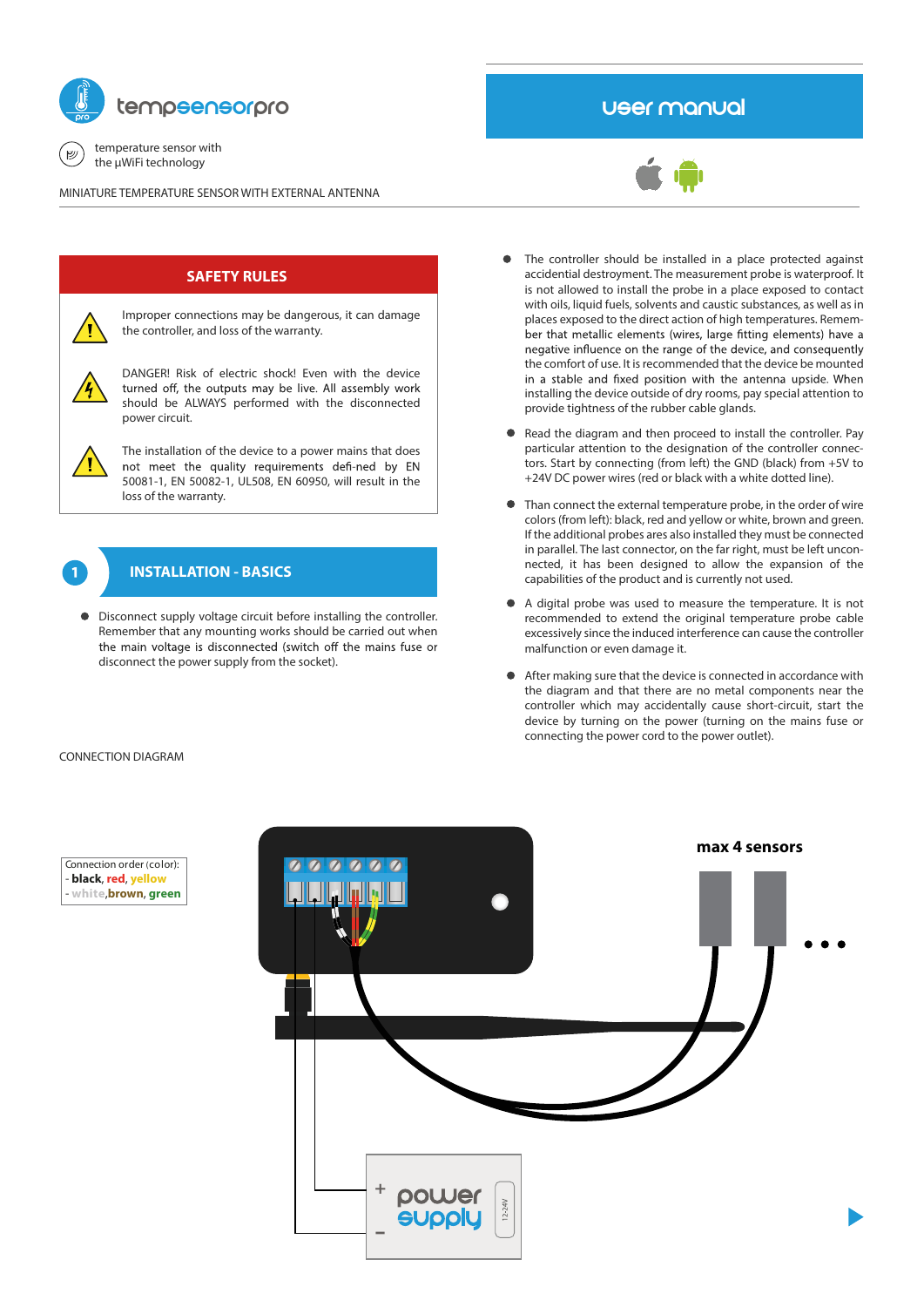# **FIRST START**

- Download the free wBox application. If you have an Android mobile device, you will find the application in the Play Store. For iOS devices the application is in the App Store.
- By using your mobile phone or tablet, connect it to the device wireless network. To do this, enter to your smartphone or tablet settings, then go to setting of the WiFi network and find the network name "tempSensor\_PRO-xxxxxxxxxx" where xxxxxxxxxx is the serial number of the device. Connect to this network.
- Open the wBox application. A device will appear at the top of the screen. To add it to the application, click on "+" on the right side of the name. To preconfigure the controller, click on the default device name.



You can also set the configuration using the web browser of your phone / tablet. After connecting to the wireless network of the controller, turn on the browser and go website www.blebox.eu



## **MEASURING DATA**

- The main screen of the controller shows the current temperature readings from individual probes, below there is a trend indicator for its changes.
- Historical measurement data is available by clicking on the diagram icon in the upper right corner of the screen which is displayed only when the device has access to the Internet - the data are stored only on the BleBox server.
- Historical measurement data can be exported for further analysis. The export form will be displayed after clicking on the cloud icon in the upper right corner of the screen.



## **MEASURING DATA**

- Go to the configuration ("Settings" icon in the upper right corner of the screen). In the "Main configuration" section, you can change the name of the device that is displayed in the wBox application. The "Status LED enabled" option allows you to turn off the built-in LED on the device.
- To communicate with the device from outside the local Wi-Fi network, from anyplace in the world, through the wBox application, the option "Enable remote access" must be set to "Yes". Selecting the option "Yes" also means accepting to send measurement data to blebox.eu server in order to process them and archive them together with the location. Setting this option to "No", will cause no access to the controller from outside the internal network or access to the historical data; it will only be possible to obtain a visualization of the current values.
- Setting the "Enable event log" option to "Yes" will cause the device to record events (e.g. sending the notification set in the "Actions" section) in the BleBox cloud system. This allows the history of the events to be viewed later also when the controller is offline.
- In the "Sensors" section, you can configure the temperature probes connected to the device. The probes are detected automatically after the first power connection and assigned, based on identifiers, to individual tabs that represent a given sensor (or rather its place of installation, e.g. water temperature, air temperature, etc.). Further configuration is carried out independently for each of the connected probes, on individual tabs.
- You can disable the individual sensor display on the main screen by setting the "Sensor on" option to "No". In the "Name" field, set a friendly name for the sensor, eg. "air temperature".
- The "Probe" table displays a list of found probes with the current temperature values. To recognize the probes heat one of them e.g. by holding it in your hand. Refresh the temperature readings by pressing the button with two arrows .Select from the list the probe you want to assign to the given sensor.
- The "Temperature value shift" option allows to correct the temperature reading from the probe by a constant value. Settings can be made with a slider or by filling a value in the field. This option is useful in case of unusual probe installation when it turns out that the probe lowers or increases the real temperature. Default: 0°C.
- Confirm the settings by clicking the "Save" button just below.

# **ACTIONS / TEMPERATURE REGULATOR**

- The controller allows you to send control commands to other controllers of the wBox series through the home WiFi network, through the so-called API, which allows you to build eg. a temperature control system.
- When editing actions, select "Control other device" as the "Action type", select "Temperature higher than" or "Temperature lower<br>than" as the "Trigger". In the "Trigger parameter" field, enter the temperature limit value, expressed in degrees Celsius, by which, after being reached, the action will be triggered, e.g. "20". Selecting the "Do not trigger more often than" option will trigger the action at every specific time, set in the "Value in minutes" field, throughout the period of the exceeded value.
- Click on the "Select device" button. The controller will search the network for compatible devices and display them in a list. Select the device you want to control and click the "Select" button. If the device is not listed you must use the general API control method described further.
- Then in the "Call API" field enter the API command that the driver will call.
- The most popular API commands for switchBox and shutterBox are presented below. It was assumed that the IP address of the device which will be controlled is: 192.168.1.123

*Switching on the radiator via switchBox: http://192.168.1.123/s/1* Switching off the radiator via switchBox: http://192.168.1.123/s/0 *Opening the roller shutter via shutterBox: http://192.168.1.123/s/u Closing the roller shutter via shutterBox: http://192.168.1.123/s/d*

- If the device was not on the found list or you want to control another device in the network, select "Call URL" as "Action type".
- In the "URL" field, enter the API command preceded by the http protocol prefix and the IP address of the wBox device which will be controlled. The IP address can be found in the device settings. Caution! All the controllers must be in the same subnet, usually the subnet of a home router.
- Confirm the entry with the "Save" button.

The temperature regulator requires a hysteresis configuration, it means, a certain difference between the switch on temperature and the switch off temperature. In the case of the radiator control, the switch on temperature must be lower than the switch off temperature, e.g. "Temperature lower<br>than: 19°C, action: turn on", "Temperature higher than 21°C, action: turn off".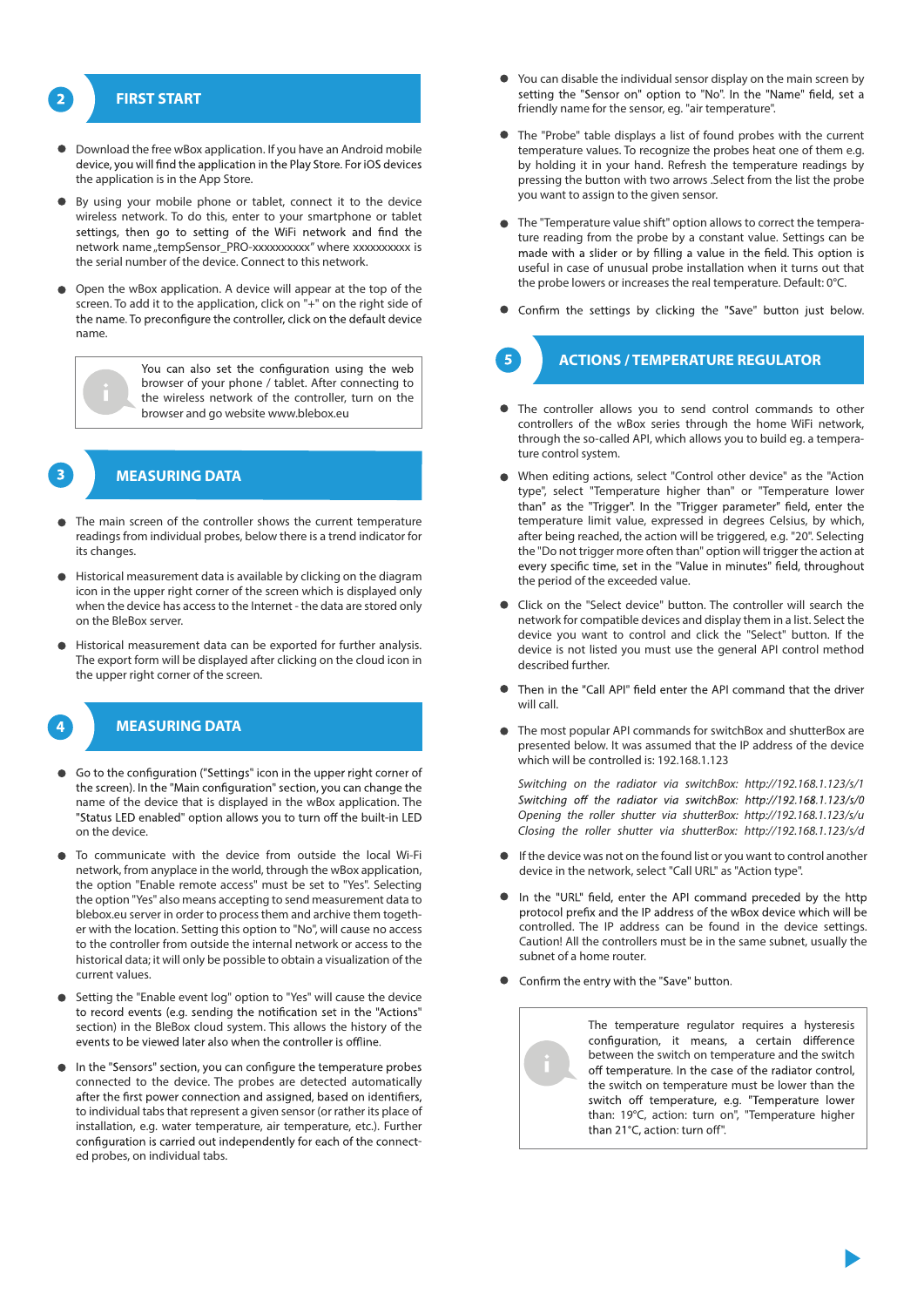A detailed description of how to control other controllers of the wBox series is available in the "Extended instructions for wBox devices", while all the technical documentation API of the wBox controllers is available at: http://technical.blebox.eu

# **NOTIFICATIONS**

- The controller allows you to display a system notification on a phone with the wBox application installed on the particular trigger, e.g. "Temperature higher than".
- Notifications are added similarly to "Actions" as "Action type" select "Notification", fill in the remaining fields of the form and confirm with the "Save" button.
- In order for the notification to be displayed on the phone it is necessary to allow the controller to display notifications. Go to the main menu of the wBox application, to the "Notifications" tab. Then go to the settings (the "Settings" icon in the upper right corner of the screen). Find the device on the list and select "Action notification" from the drop-down list next to the device name. You can also select other types of available notifications or uPortal notifications. Confirm the change of preferences with the "Save" button in the upper right corner of the screen.
- If notifications are not displayed despite their configuration check in the phone system settings (Android/iOS) whether the wBox application is authorized to display system notifications.

# **ACCESS POINT AND WIFI NETWORK SETTINGS**

- Go to "Connect to WiFi network" section, where you can connect the device to the WiFi home network to be able to connect to it via it or from anyplace in the world. To do this, select the network name from the list and press"Connect". If required, enter the WiFi network password. When connecting the device to the home network, the phone / tablet may be disconnected from the device's network.
- After reconnecting the phone to the controller's WiFi network, check the "WiFi Client status" and "Remote access status" fields. The controller is equipped with a network connection supervision system which in case of problems with connection to the WiFi or the Internet will report the problem and its possible causes. If the network is working properly both fields will be set to "Connected".
- After completing the WiFi network configuration, you can disconnect from the device network and connect the phone / tablet directly to your home WiFi network. Control from the wBox application will work in the same way as when the phone / tablet is connected to the device's network. If as a user you leave the local network, eg leaving your home or enclosing mobile data, the wBox application will signal this status as "Remote mode". In this case, you will have access to the device data, but for security reasons settings options will not be available.
- In the "Access point settings" section, you can change the name and give the password of the WiFi network emitted by the device. Remember that changing the network name or password can cause disconnection with the device immediately after clicking the "Save" button, so you should reconnect to the WiFi network.
- It is also possible to completely disable the Access Point emitted by the device. To do this, uncheck the "Access point enabled" field and confirm your selection with the "Save" button. Attention! If the controller does not have a stable connection to the WiFi network ("WiFi client status": "Connected", without any error warnings), turning the access point back on will not be possible - in this situation, the only solution is to reset the controller to factory settings. Disabling the access point is recommended only after the complete device configuration and making sure that the entire system is working properly.

### **TECHNICAL SPECIFICATIONS**

| power supply                          | 12 - 24V DC                                                                                                                                                                             |
|---------------------------------------|-----------------------------------------------------------------------------------------------------------------------------------------------------------------------------------------|
| energy consumption                    | < 1W                                                                                                                                                                                    |
| measurement range                     | from -55°C to 125°C                                                                                                                                                                     |
| controller operating<br>temperature   | from -20°C to 50°C                                                                                                                                                                      |
| measurement accuracy                  | $\pm$ 0,5°C in the range of -10°C to 85°C                                                                                                                                               |
| dimensions                            | 50 x 92 x 28 mm (without antenna),<br>85 x 230 x 28 mm (with the antenna<br>located vertically), antenna<br>length197 mm                                                                |
| housing                               | plastic, covered with a polyurethane<br>composition not containing halogens,<br>self-extinguishing for thermal class B<br>$(130^{\circ}C)$                                              |
| dimension of the probe                | diameter 6 mm, length 51 mm                                                                                                                                                             |
| type of probe                         | single wired waterproof probe,<br>cable length 2m                                                                                                                                       |
| additional probe                      | yes, available as an accessory                                                                                                                                                          |
| maximum number<br>of connected probes | 4                                                                                                                                                                                       |
| mounting method                       | two oval mounting holes with<br>dimensions of 18 mm x 3,5 mm (width x<br>height) or self-adhesive element (tape)                                                                        |
| protection level                      | <b>IP54</b>                                                                                                                                                                             |
| protection                            | inverted polarization, ESD                                                                                                                                                              |
| antenna output                        | yes                                                                                                                                                                                     |
| antenna connector type                | RP-SMA                                                                                                                                                                                  |
| antenna                               | omnidirectional, 5dB gain - included<br>in the kit                                                                                                                                      |
| communication standard                | µWiFi, compatible with WiFi, 802.11g                                                                                                                                                    |
| transmission type                     | bi-directional,<br>encrypted                                                                                                                                                            |
| encryption                            | WPA2-PSK and authenticated<br>encryption with associated data<br>(AEAD)                                                                                                                 |
| modes                                 | direct connection (as Access Point),<br>Wi-Fi connection via a stan- dard router,<br>connection with access from any<br>location in the world (requires only<br>access to the Internet) |
| radio frequency                       | $2.4$ GHz                                                                                                                                                                               |
| <b>API</b>                            | open                                                                                                                                                                                    |
| compatible devices<br>and systems     | Apple iPhone, Apple iPad, iPad Mini,<br>Android, computers and mobile<br>devices supporting HTML5                                                                                       |